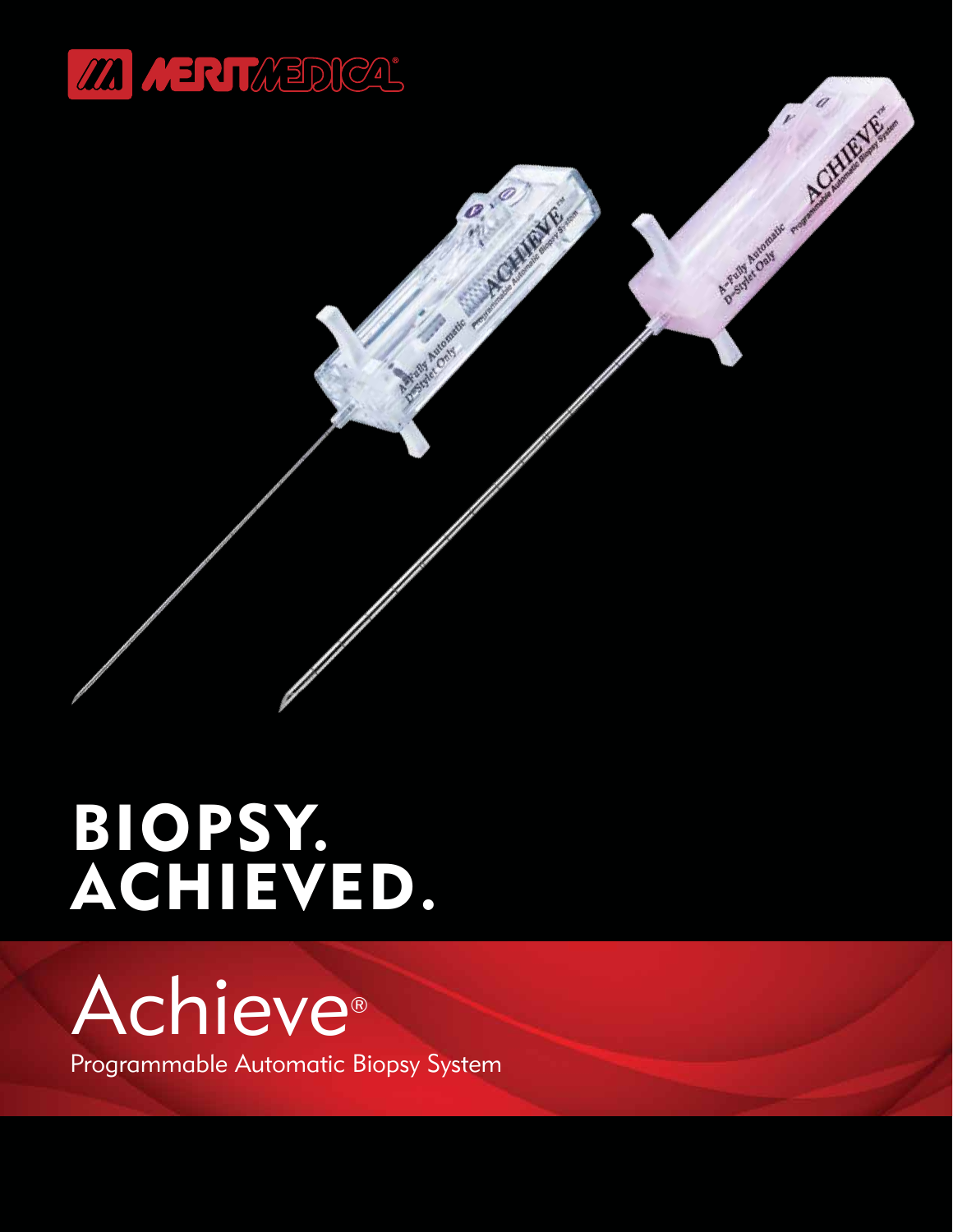## SPRING-LOADED ACTION FOR FAST, ACCURATE PENETRATION

The Achieve® programmable automatic biopsy system is the one solution for your soft tissue biopsy needs. This lightweight, automated system offers spring-loaded action for fast, accurate penetration and gives you the precise control and quality sampling capability you need when working with calcified or fibrous lesions.



#### PRECISION

#### Three programmable firing modes

- Automatic mode: releases cannula and stylet in rapid sequence and captures tissue sample with the push of a button
- Delay mode: releases stylet and allows time for tissue to settle in notch; user verifies and documents stylet position, repositions if necessary and activates the cutting cannula
- Zero-Throw mode: This mode offers precision and reduces the threat of damage to deeper tissue with no forward throw of the needle

Echogenic markings on both stylet tip and cannula help confirm the placement of the sample notch for precise ultrasound positioning

20mm sample notch and thin-wall cannula for larger core

#### **CONVENIENCE**

35% lighter in weight than other automatic devices, making the system ideal for CT and ultrasound-guided procedures

One-handed design simplifies loading and operation while allowing for convenient manipulation of ultrasound transducer

Available with coaxial introducer for multiple sampling from one percutaneous puncture with minimal damage to surrounding tissue

#### ENHANCED DESIGN

Less force is required to charge the Achieve® needle, ensuring smooth, one-handed operation



*The Achieve® needle's lightweight, one-handed design allows for convenient handling of ultrasound transducer.*

Reliable sample retrieval reduces risk of sample loss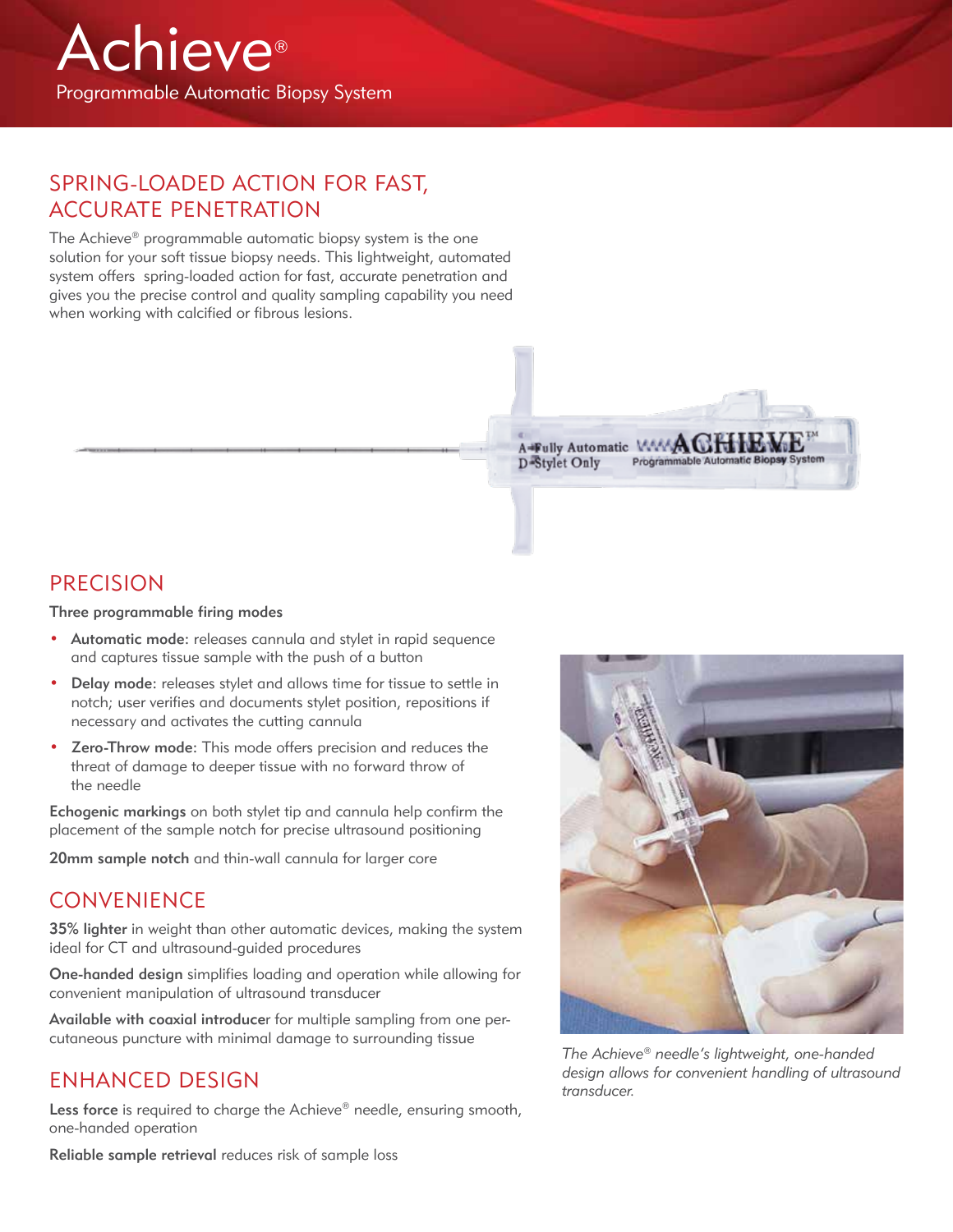## BIOPSY. ACHIEVED.

The Achieve® automatic biopsy device offers:

- Lightweight one-handed design for simplified use and convenient ultrasound transducer manipulation
- Echogenic markings to support precise ultrasound positioning
- Delayed firing option for visualization of needle placement within a lesion
- Spring-loaded action for fast, accurate penetration
- Optional coaxial introducer for multiple sampling



*Pre-biopsy.*



*Needle position confirmation within a lesion.*



*Biopsy. Achieved.*

## SOFT TISSUE BIOPSY DEVICES QUICK REFERENCE

|                                             |                       |                         |                 |                      |                           |         |                  |         | Gauge |             |   |   |           |           |           |           |    | Length (cm)    |   |   |           |   |           |           |                   |
|---------------------------------------------|-----------------------|-------------------------|-----------------|----------------------|---------------------------|---------|------------------|---------|-------|-------------|---|---|-----------|-----------|-----------|-----------|----|----------------|---|---|-----------|---|-----------|-----------|-------------------|
|                                             | Cat.<br>no.<br>Prefix | Sample<br>notch<br>(mm) |                 | <b>Throw Coaxial</b> | <b>Echogenic Markings</b> |         | <b>Tip Shape</b> |         |       |             |   |   |           |           |           |           |    |                |   |   |           |   |           |           |                   |
|                                             |                       |                         | (mm)            | Introducer           | <b>Stylet</b>             | Cannula | <b>Stylet</b>    | Cannula |       | 22 20 19 18 |   |   |           |           | 17 16 15  | 14        | 12 | $\overline{5}$ | 6 | 9 |           |   |           |           | $10$  11 15 20 25 |
| Achieve <sup>®</sup> needle                 | A                     | 20                      | 25              | Compatible           | Yes                       | Yes     | Bevel            | Bevel   |       | $\bullet$   |   | ٠ |           | ٠         |           | $\bullet$ |    |                |   | ٠ |           | ٠ |           | $\bullet$ |                   |
| Achieve®<br>coaxial system                  | CA                    | 20                      | 25 <sup>°</sup> | Included             | Yes                       | Yes     | Bevel            | Bevel   |       | $\bullet$   |   | ٠ |           | $\bullet$ |           | $\bullet$ |    |                |   |   |           | ٠ |           | $\bullet$ |                   |
| Pink Achieve <sup>™</sup><br>needle         | <b>BA</b>             | 20                      | 25              | Compatible           | Yes                       | Yes     | Bevel            | Bevel   |       |             |   |   |           |           |           |           |    |                |   |   |           | ٠ | $\bullet$ |           |                   |
| Pink Achieve <sup>™</sup><br>coaxial system | <b>BCA</b>            | 20                      | 25              | Included             | Yes                       | Yes     | Bevel            | Bevel   |       |             |   |   |           |           |           |           |    |                |   |   |           | ٠ | $\bullet$ |           |                   |
| Universal coaxial<br>introducer needle      | PP                    | N/A                     | N/A             | N/A                  | No                        | Yes     | Trocar           | Blunt   |       | $\bullet$   | ٠ |   | $\bullet$ |           | $\bullet$ | 13.5      |    | $\bullet$      |   |   | $\bullet$ |   | $\bullet$ |           |                   |